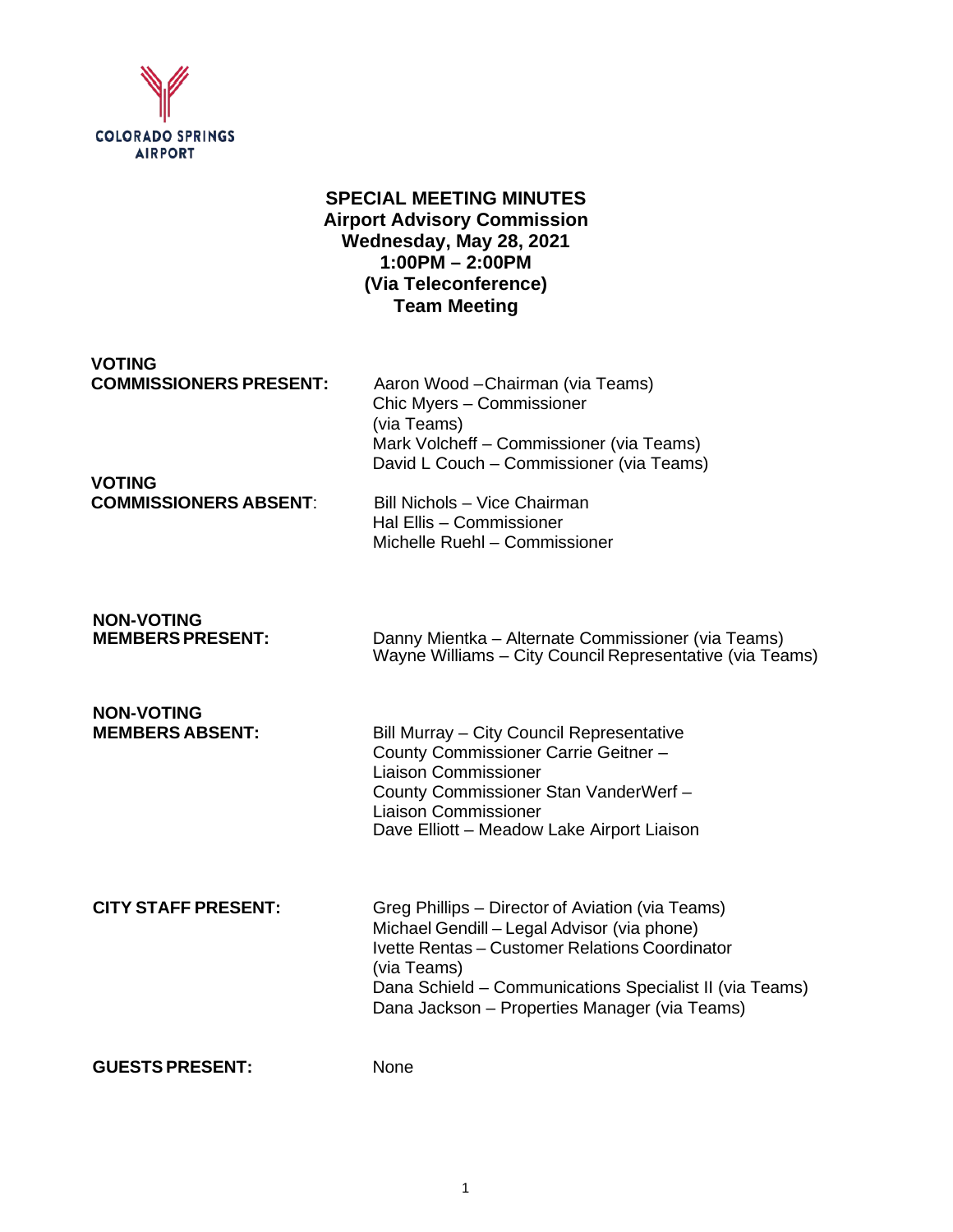# **I. MEETING CALLED TO ORDER at 1:00PM MAY 28, 2021 by CHAIRMAN WOOD**

#### **II. EXECUTIVE SESSION**

Legal Advisor Michael Gendill read into the record, the purpose for which the Commission could move into Executive Session.

In accord with City Charter art. III, § 3-60(d) and its incorporated Colorado Open Meetings Act, C.R.S. § 24-6-402(4)(b) and (e), the Airport Advisory Commission, in Open Session, is to determine whether it will hold a Closed Executive Session. The issue to be discussed involves whether the Airport Advisor Commission should draft a letter to City Council in support of the two economic development matters that are the subject matter of this special meeting.

The chairperson of the Airport Advisory Commission shall poll the Commission members and upon consent of two-thirds of the members present, may hold a closed executive session. If consent to the closed session is not given, the item may be discussed in open session or withdrawn from consideration.

Vote: **APPROVED (Unanimous).** [The Chair individually polled the Commissions present and each answered in the affirmative.]

The Commission Meeting was adjourned and the Commission was moved into Closed Session

| <b>VOTING COMMISSIONERS</b><br><b>PRESENT:</b><br>(Executive Session) | Aaron Wood - Chairman (via Teams)<br>Chic Myers - Commissioner (via Teams)<br>Mark Volcheff - Commissioner (via Teams)<br>David L Couch – Commissioner (via Teams)                                                |
|-----------------------------------------------------------------------|-------------------------------------------------------------------------------------------------------------------------------------------------------------------------------------------------------------------|
| <b>NON-VOTING</b><br><b>MEMBERS PRESENT:</b>                          | Danny Mientka – Alternate Commissioner (via Teams)                                                                                                                                                                |
| <b>CITY STAFF</b><br><b>PRESENT:</b>                                  | Greg Phillips – Director of Aviation (via Teams)<br>Michael Gendill - Legal Advisor (via phone)<br>Ivette Rentas - Customer Relations Coordinator<br>(via Teams)<br>Dana Jackson – Properties Manager (via Teams) |

The executive Session was Adjourned at 1:37PM.